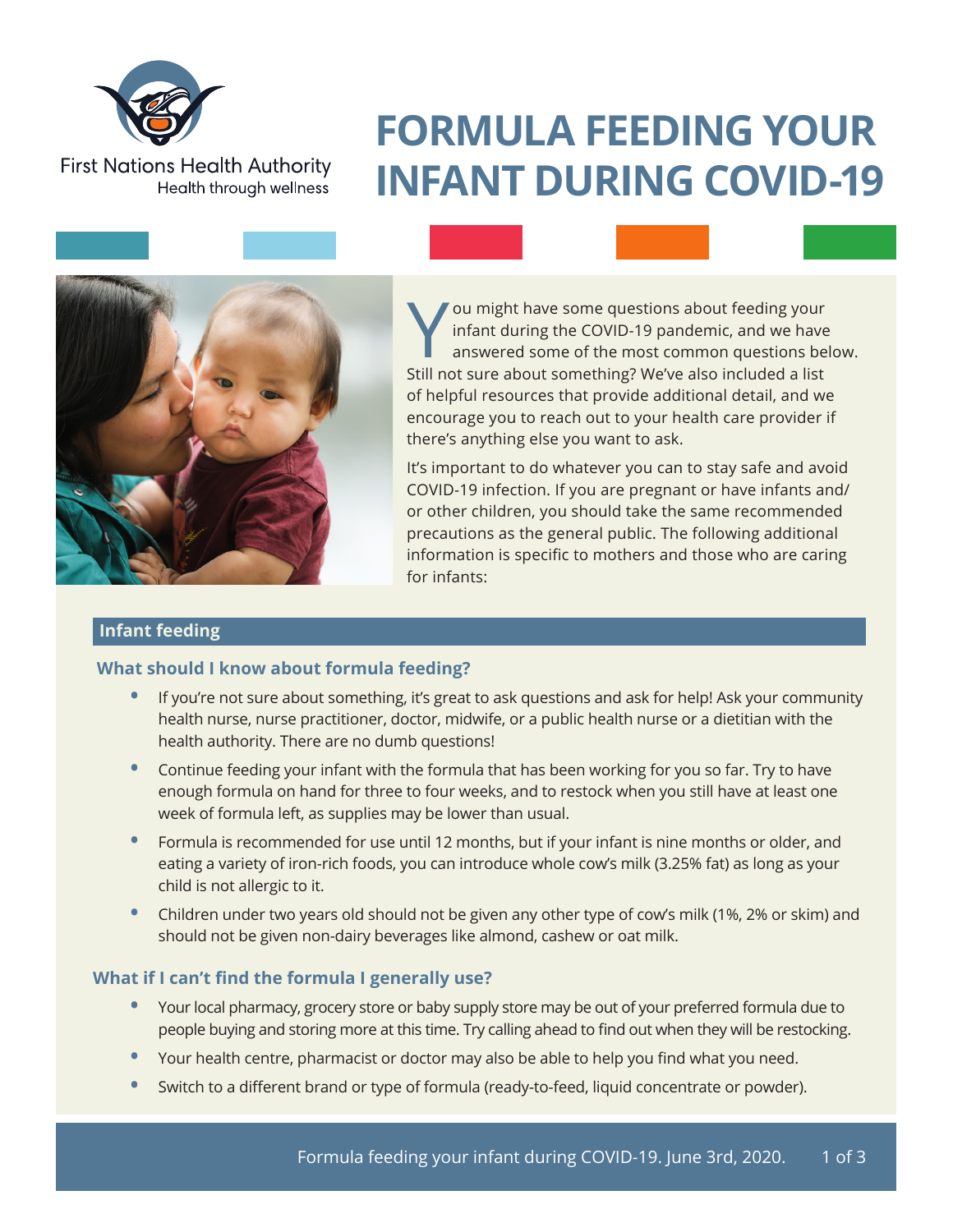- **•** Formula comes in various forms and they are all okay to use.
- **•** Any formula labelled for use from birth (0-6 months) is safe for your baby and the brand does not matter.
- **•** Generic formula will meet your baby's nutritional needs just the same as any brand-name formula.
- **•** If you are choosing a different brand, pick one that is similar to the one you have been using. For example, if you use a cow's-milk-based formula, choose another one that is also cow's-milkbased. A+1 and Step 1 are both for newborn babies. Your baby does not need additions like Omega 3 fat (DHA) or Omega 6 (ARA).
- **•** If your baby is on a special formula, talk with your health care provider about switching to another brand. There are different brands for these special formulas.
- **•** If you are not sure, call 811 (not 911, which is only for emergencies) and ask to talk with a dietitian (someone who specializes in food and healthy eating).

## **Should I make my own formula at home?**

- **•** Homemade formula is not safe for your baby. It does not provide enough of what your baby needs to grow strong (like fat, iron and vitamins) and can contain ingredients that are hard for them to digest or are even dangerous. Remember, food meant for older children and adults is not always good for babies.
- **•** Please refer to the question above to help you figure out what to do to find the right formula. You can also talk with your health care provider for help. It is okay to ask questions and it is okay to get help.

## **I am breastfeeding and formula feeding. What should I do?**

**•** If possible, breastfeed for the majority of your baby's feeds. This will help to maintain your supply (or even increase your supply) and reduce your baby's need for formula. Plus, your baby will get more of the benefits of breastmilk, such as the protection it provides against illnesses. For great information about breastfeeding and formula supplementation, see pages 104 and 105 of the book [Baby's Best Chance.](https://www.health.gov.bc.ca/library/publications/year/2019/BBC-7th-edition-FINAL-Nov2019.pdf)

## **How do I keep my baby safe while bottlefeeding?**

- **•** Sterilize bottles in boiling water before use.
- **•** Wash your hands with hot water and soap before and after touching your baby.
- **•** If you are sick, wear a face mask when you are near your baby.
- **•** Close contact will help your baby stay healthy and happy, so hold your baby during feeds and feed them in a room away from other people.
- **•** Limit the number of people holding and caring for your baby to one or two. The fewer people touching, holding and breathing on your baby, the safer your baby will be. This may be difficult!
- **•** If possible, focus on looking after your baby and let others help with household chores and caring for other children and family members.